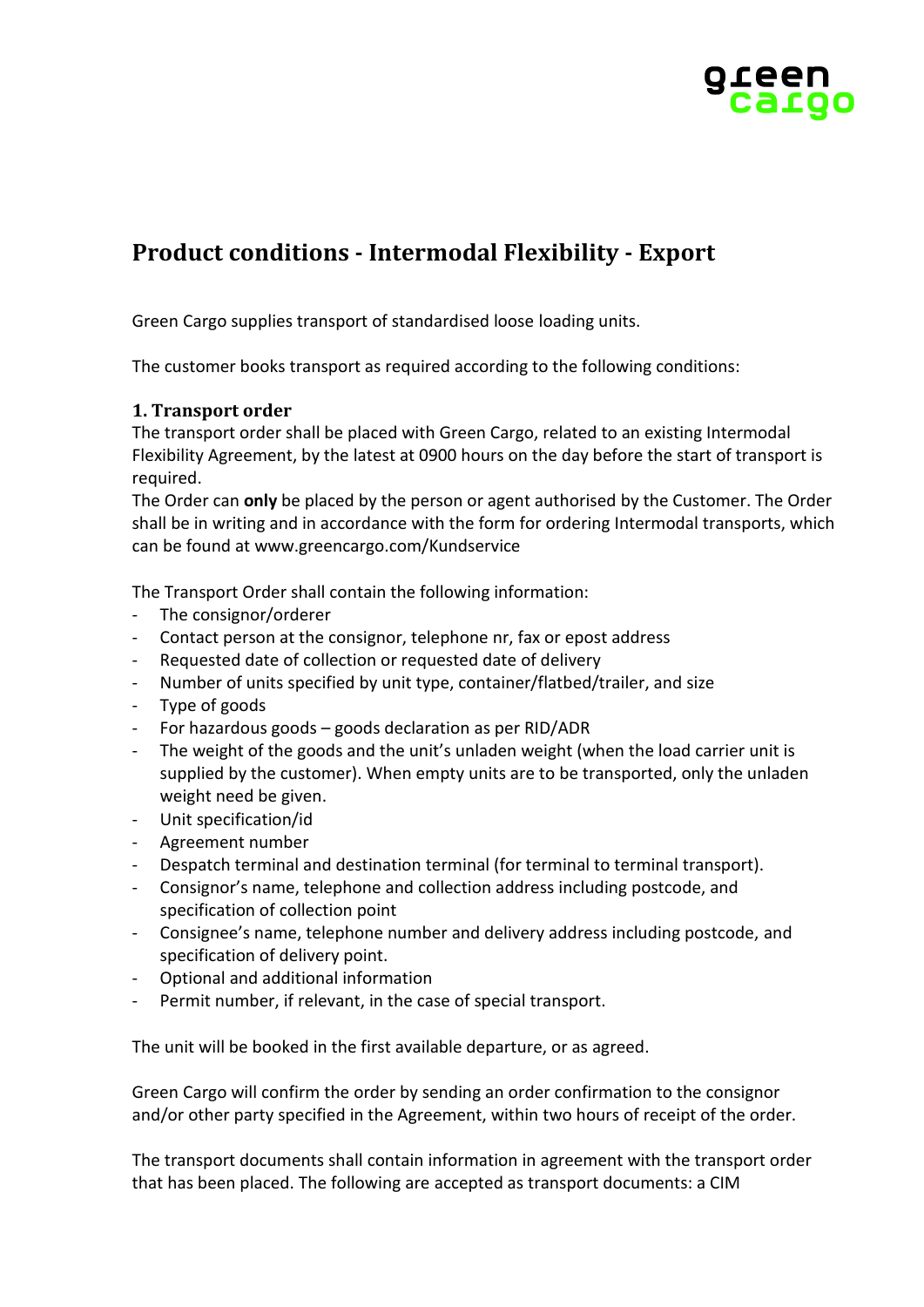

consignment note, a consignment note as per the form which is available at [www.greencargo.com/Kundservice](http://www.greencargo.com/Kundservice) , or other consignment note information that is approved by Green Cargo.

Transports **from Sweden to Norway** require a transit document and an export declaration. Relevant documents and information shall be presented to Green Cargo Customs Department not later than 1400 hours on the day that it is planned that the unit shall leave Sweden. A copy of the export invoice is required for preparation of the transit document and the export declaration. Customers who issue their own export declarations shall supply an export invoice and a copy of the export declaration as well as a Customs Registration number. When Green Cargo shall issue the export declaration the customer shall provide an export invoice as information source material.

Transports **from Norway to the Continent** require a transit document. Source information for preparation of the transit document shall be presented to Green Cargo's Customs Department not later than 1400 hours on the day that it is planned that the wagon shall leave Sweden. A copy of the export invoice is required as source information for the transit document.

Green Cargo's Customs Department invoice the customer for the executed services according to the price at that time. Missing or insufficient information results in the transport not being executed as planned.

# **2. The scope of the transport service**

Green Cargo undertakes to transport, on behalf of the customer, standard loose loading units. In the price is included transport between the addresses specified in the Price and Production Annexe to the Agreement and, when nothing else is specified, one transfer to as well as one transfer from a railway wagon. Additional transfers and other possible services will be charged separately as per the respective terminal's or port's price for the additional service.

# **3. Special conditions for certain types of goods**

Certain types of cargo and objects which are specified below are accepted for transport under special conditions and only after the conclusion of a separate agreement:

- goods which result in an uneven weight distribution in the load carrier
- objects with insufficient packaging
- consumer electronics, white goods
- high-value goods
- living plants
- fresh fish on ice
- food which, according to the Swedish National Food Administration, must be transported at a specific temperature
- other goods which require temperature controlled transport
- tobacco
- wine and spirits
- postal mail, letters
- hazardous goods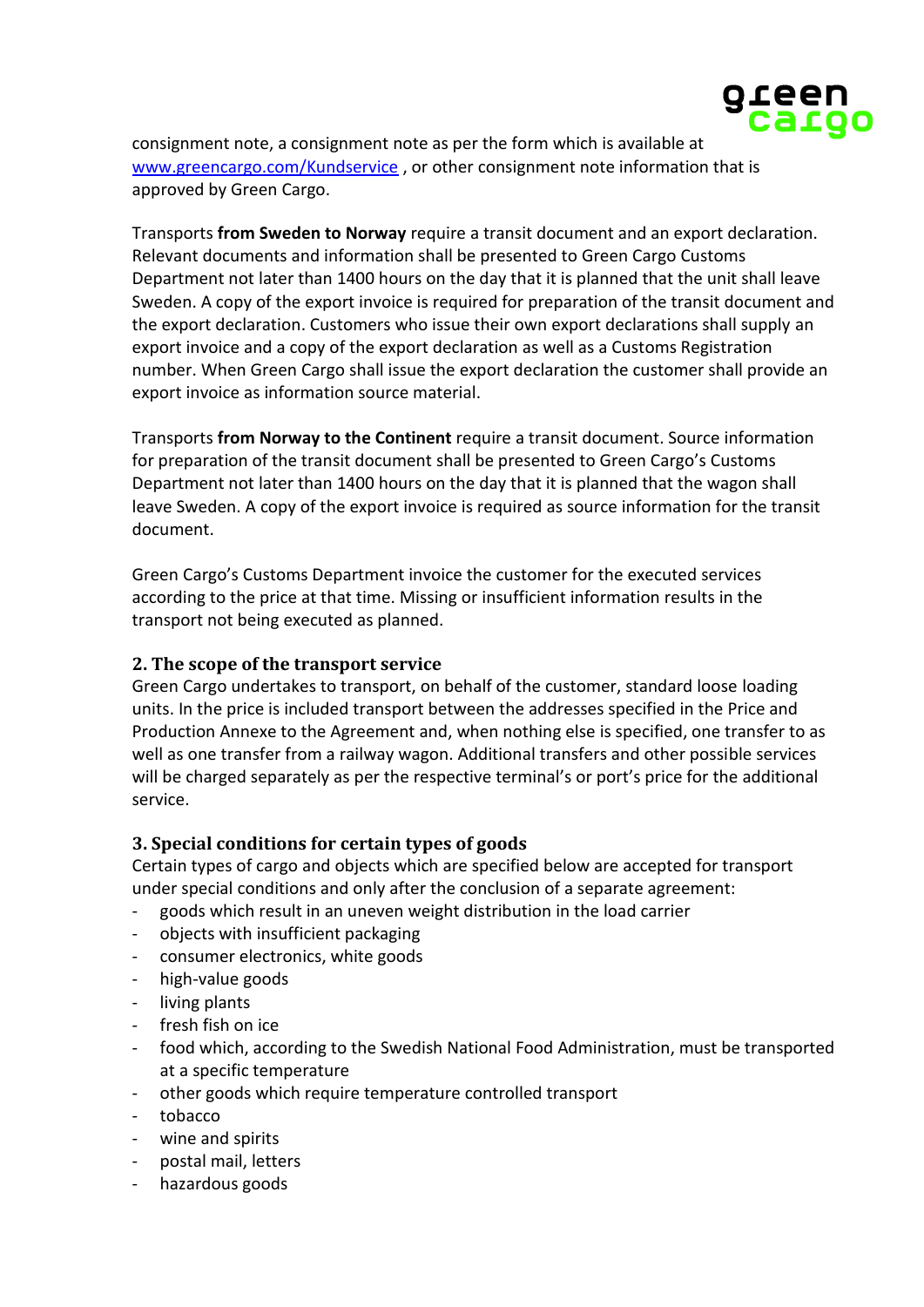

- weapons
- dangerous waste and waste
- mobile telephones, computer equipment

### **4. Cancellation and alteration of transport orders**

Cancellation of or changes to confirmed transport orders must be made known to Green Cargo Customer Service. In the case of cancellation or alteration after 1500 hours on the day prior to the planned transport a cancellation charge will be made as specified in Additional Charges for Goods Transport by Rail which is available at [www.GreenCargo.com/Kundservice](http://www.greencargo.com/Kundservice)

## **5. Collection in Sweden**

The agreed transport price is specified per unit. The customer is allowed one (1) hour in which to load the loading unit calculated from the time of arrival at the specified loading/unloading point. If this hour is exceeded waiting time costs will be charged. The maximum excess waiting time permitted is one (1) hour, after which the unit will be offloaded and a new charge as per the agreed transport price per unit will be made. Any depot/terminal or storage charges will be charged separately as per the respective terminal's or port's price for the additional service.

Collection will be carried out between 0700 and 1700 hours Monday to Friday if no other agreement has been made. Local deviations can occur as a result of opening times and availability times at the respective terminals.

#### **6. Loading instructions**

The consignor, when he carries out the loading of the load carrier, must ensure that goods are loaded securely in accordance with Swedish Road Administration / Swedish Ministry of Transport instructions (VVFS) as well as, in the case of hazardous goods, that goods are secured in the loading units in accordance with the appropriate transport directives (ADR, RID, IMDG etc). It is further the responsibility of the consignor, where necessary, to issue load assurance certificates e.g. Container Packing Certificate (CPC) for transport by sea. For further information about that which the consignor is responsible for observing related to loading, please see [www.GreenCargo.com/Kundservice](http://www.greencargo.com/Kundservice)

#### **7. Sealing units**

The consignor must, when a unit contains a cargo, have sealed closed containers, swap bodies, trailers or other closed intermodal loading units which are handed over for transport.

If a unit to, from or for transit through a non-EU country arrives at the Swedish border without having been sealed, Green Cargo cannot proceed with the transport of the unit.

The consequence of an unsealed unit is for the customer delays in transporting and for Green Cargo extra shunting, sealing of the unit and complementing of the transport documents. Green Cargo will charge to cover its costs for these extra services and any costs incurred as a direct or indirect result of the delay. The charges which will be debited when conditions of the transport agreement are not met are specified at [www.greencargo.com/Kundservice](http://www.greencargo.com/Kundservice)